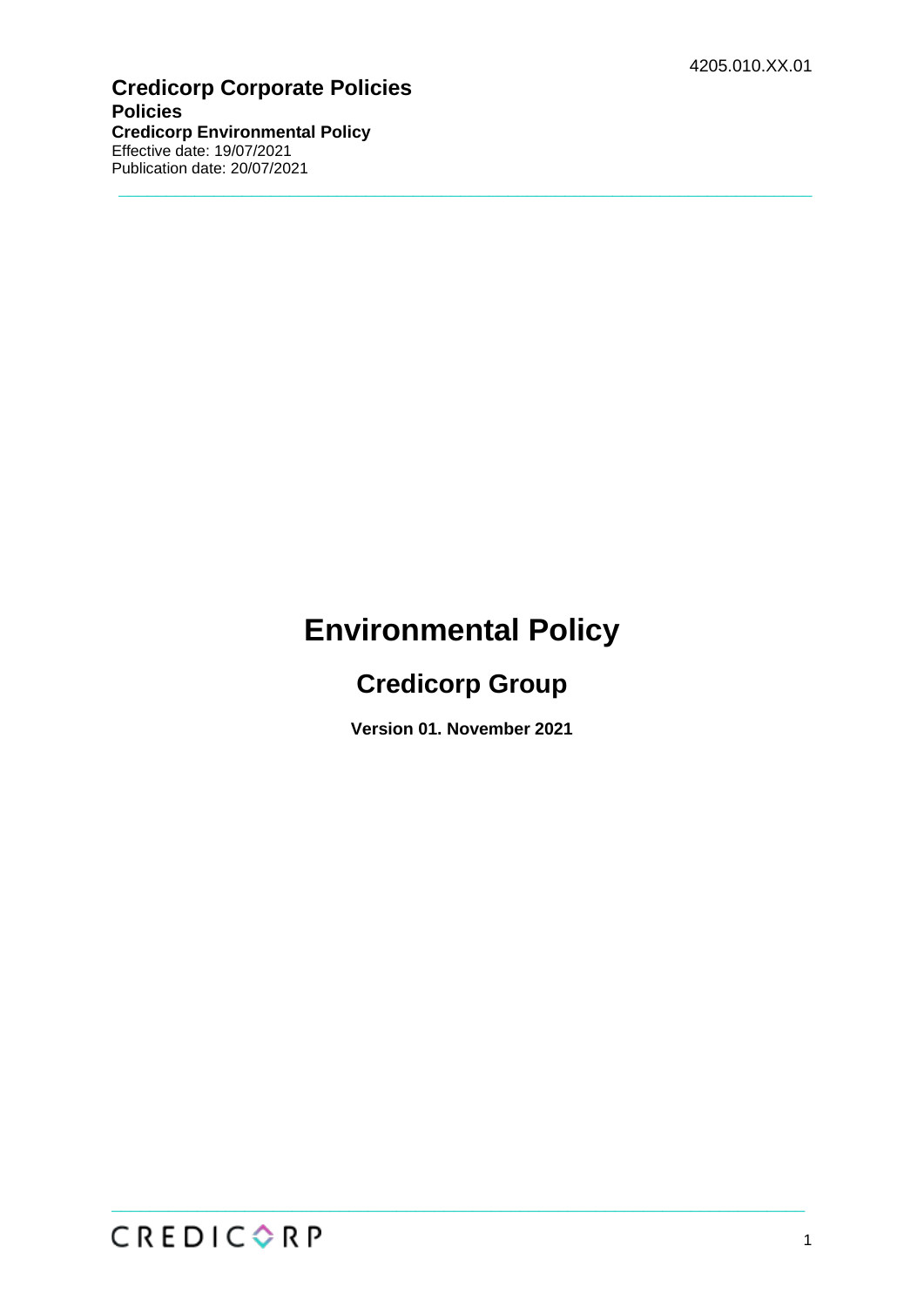#### **Credicorp Corporate Policies Policies Credicorp Environmental Policy** Effective date: 19/07/2021 Publication date: 20/07/2021

#### **1. INTRODUCTION**

Credicorp is committed to environmental sustainability. As part of its corporate sustainability strategy, Credicorp has developed a plan of action for environmental issues that covers both its business model and operating models.

 $\_$  , and the set of the set of the set of the set of the set of the set of the set of the set of the set of the set of the set of the set of the set of the set of the set of the set of the set of the set of the set of th

On the business model front, initiatives for Sustainable Finance and Sustainable Investment are complemented with the environmental loan policies and responsible or sustainable investment policies that are currently in effect at the subsidiary level.

On the operating model front, environmental issues have been incorporated in initiatives to integrate ESG risks in the risk management framework and reduce the environmental impact of Credicorp's operations.

## **2. OBJECTIVE**

With this Environmental Policy, the Credicorp Group seeks to establish a referential framework to plan and implement actions for on-going improvements in environmental performance and in efforts to manage the direct and indirect impact of its operations.

#### **3. SCOPE**

The Environmental Policies cover administrative management of Credicorp Group's operations through seven subsidiaries and 4 lines of business:

- a) Universal Banking
	- a. Banco de Crédito del Peru BCP
	- b. Banco de Crédito de Bolivia
- b) Investment Banking and Wealth Management
	- a. Credicorp Capital
- c) Microfinance
	- a. Mibanco Perú
	- b. Mibanco Colombia
- d) Insurance and Pension Fund Management
	- a. Pacífico Seguros
	- b. Prima AFP

#### **4. INITIATIVES AND AGREEMENTS**

The Environmental Policy of the Credicorp Group has taken inspiration from several international initiatives and agreements:

 $\_$  , and the set of the set of the set of the set of the set of the set of the set of the set of the set of the set of the set of the set of the set of the set of the set of the set of the set of the set of the set of th

- a) United Nations Framework Convention on Climate Change (UNFCCC).
- b) Paris Agreement.
- c) Sustainable Development Goals (SDG).